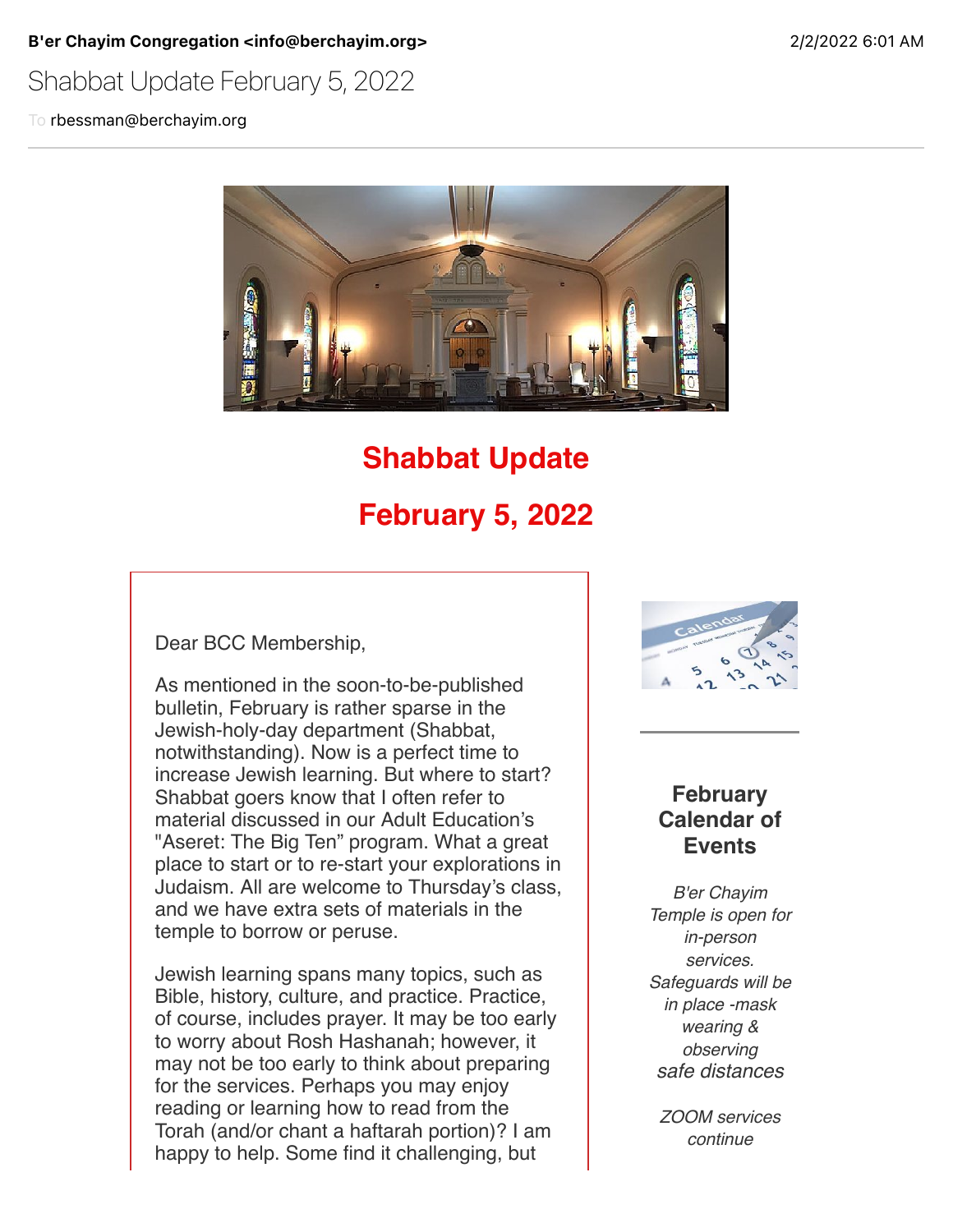#### everyone finds it fulfilling.

Every day is a new day in the ongoing COVID saga. Numbers are going down. Let's all take care so that this year we are able to have an in-person Passover seder. Regular Shabbat Update readers know that though we continue to enjoy hybrid services, proper masking (at the minimum, surgical masks, KN95 better, K95 best) and up-to-date vaccinations are required. In-person services are limited to members and their extended families, though all are welcome to join online. If you have any questions, please reach out to a board member or me.

Tomorrow, Adult Hebrew continues at 7:00 pm on Zoom. We are making good progress with the Hebrew through Prayer series, and we are nearly finished with the final volume. Many are surprised to see how frequently Hebrew words recur in the siddur. Who said Hebrew prayer is hard? Adult Education takes over at 7:45 pm with " Aseret: The Big Ten." Apparently, bearing false witness is not a Jewish value.

I hope you have a peaceful Shabbat evening at home, welcoming the day with Shalom Aleichem and a kiddish. Services at the Temple are on Saturday at 10:00 am.

Shabbat Shalom,

Cantor Richard Bessman

## This Week's Torah Portion

**T'rumah**

**Gifts**

**Exodus 25:1−27:19**

**Thursday** February 3 7:00 - 7:45 pm Adult Hebrew 7:45 - 8:30 pm Adult Education "Aseret - The Big Ten" ZOOM only

Friday February 4 No Erev Shabbat **Service** 

> **Saturday** February 5 10:00 am **Morning Service**

**Thursday** February 10 7:00 - 7:45 pm Adult Hebrew 7:45 - 8:30 pm Adult Education "Aseret - The Big Ten" ZOOM only

> Friday February 11 7:30 pm **EREV** SHABBAT In person & ZOOM

**Yahrzeits for week ending**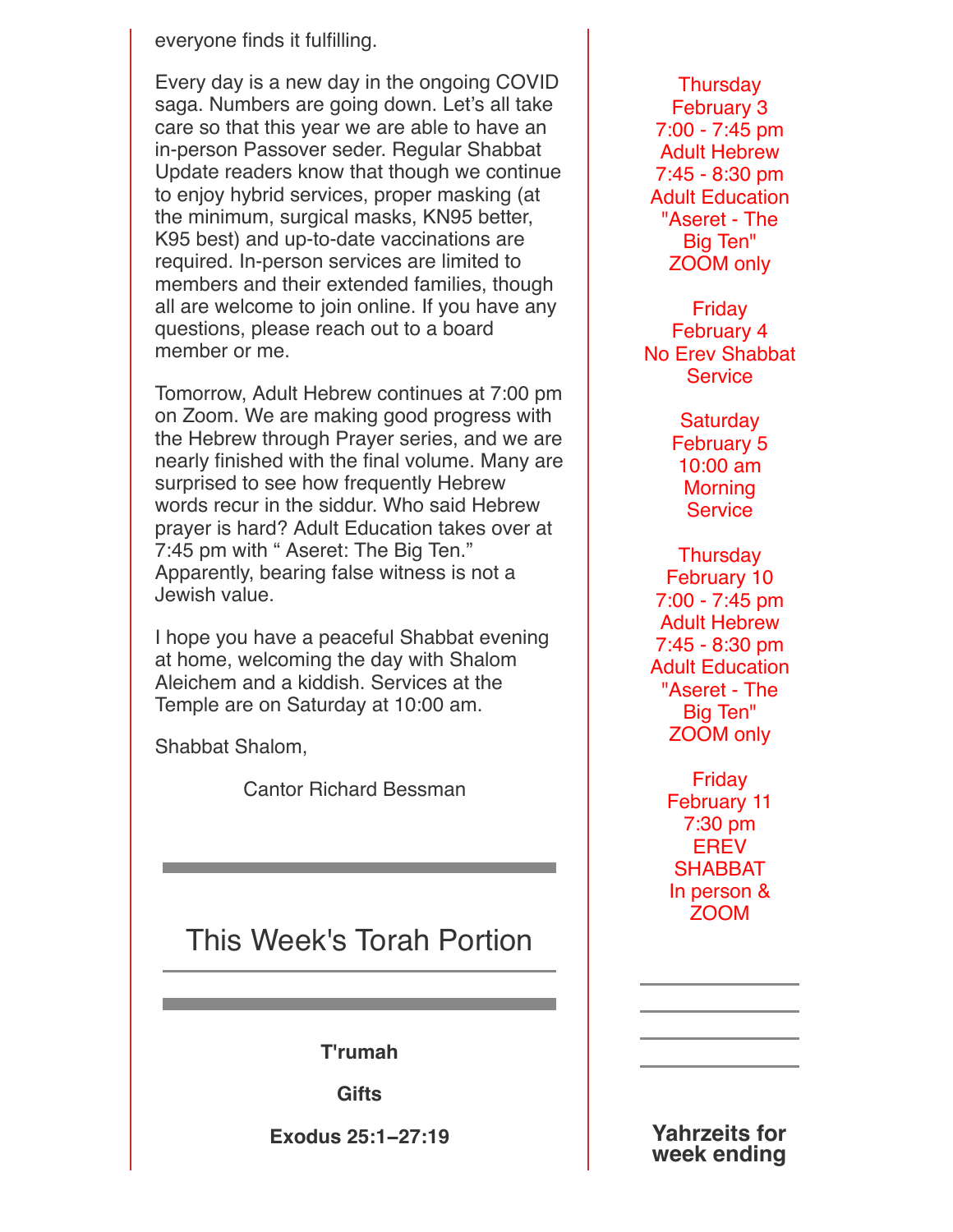### Summary

- God asks the Children of Israel to donate gifts (t'rumah) for the building of the Tabernacle so that God may "dwell among them." (25:1-9)
- Instructions for the construction of the Ark, table, and menorah are provided. (25:10-40
- Detailed directions are given on how to build the Tabernacle. (26:1-27:19)

### **February 5, 2022 4 Adar 1 5782**

Bessie Beerman

Shaine Gerson

Irving Pallik

Madeline Guggenheimer

Esther Tzirel Klein

Bertha Miller

Jay Brieloff

Charles Schwab

Basya Serebryanaya

Lillian Landauer

Lillian Tanzer Lindauer

Anita Bauer

Yakov Gordon

Jane Schwab

Miriam Schindler

### **Happy Birthday**

**February 8** Marilyn Brock

**February 13** Valeria Arch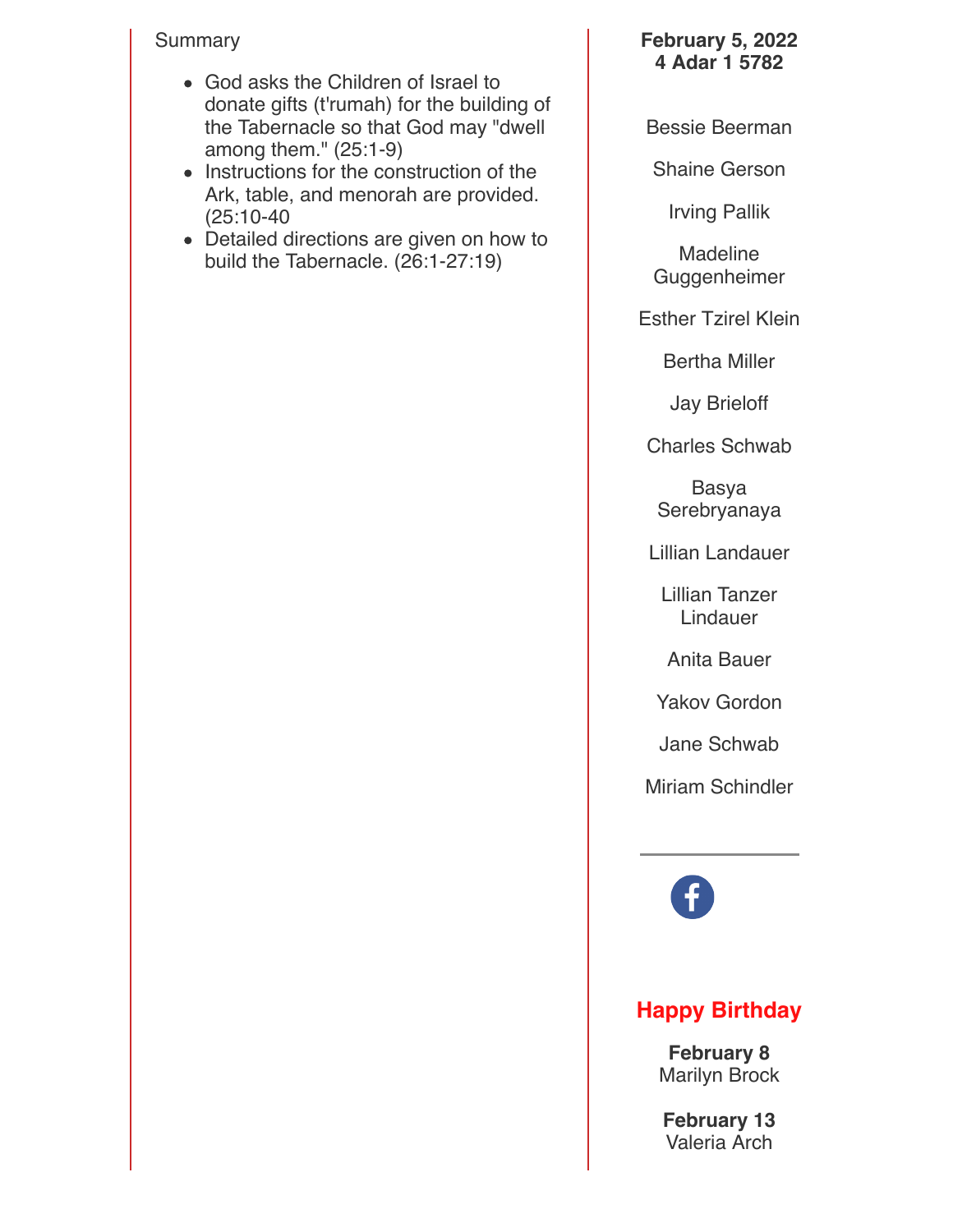**February 20** Dottie Hohing

**February 23** Brian Lang Ben Goldstein

**Happy Anniversary & Happy Valentines Day**

**February 14** Debra & Gregg **Schaaf** 

share your birthday and anniversaries dates with our friends and families...contact info@berchayim.org

the control of the control of the

B'er Chayim **Contact** Information:

Temple phone: 301-722-5688

Cantor Bessman email: rbessman@ berchayim.org

> "Virtual" instructions - *To watch on Zoom send an email to*